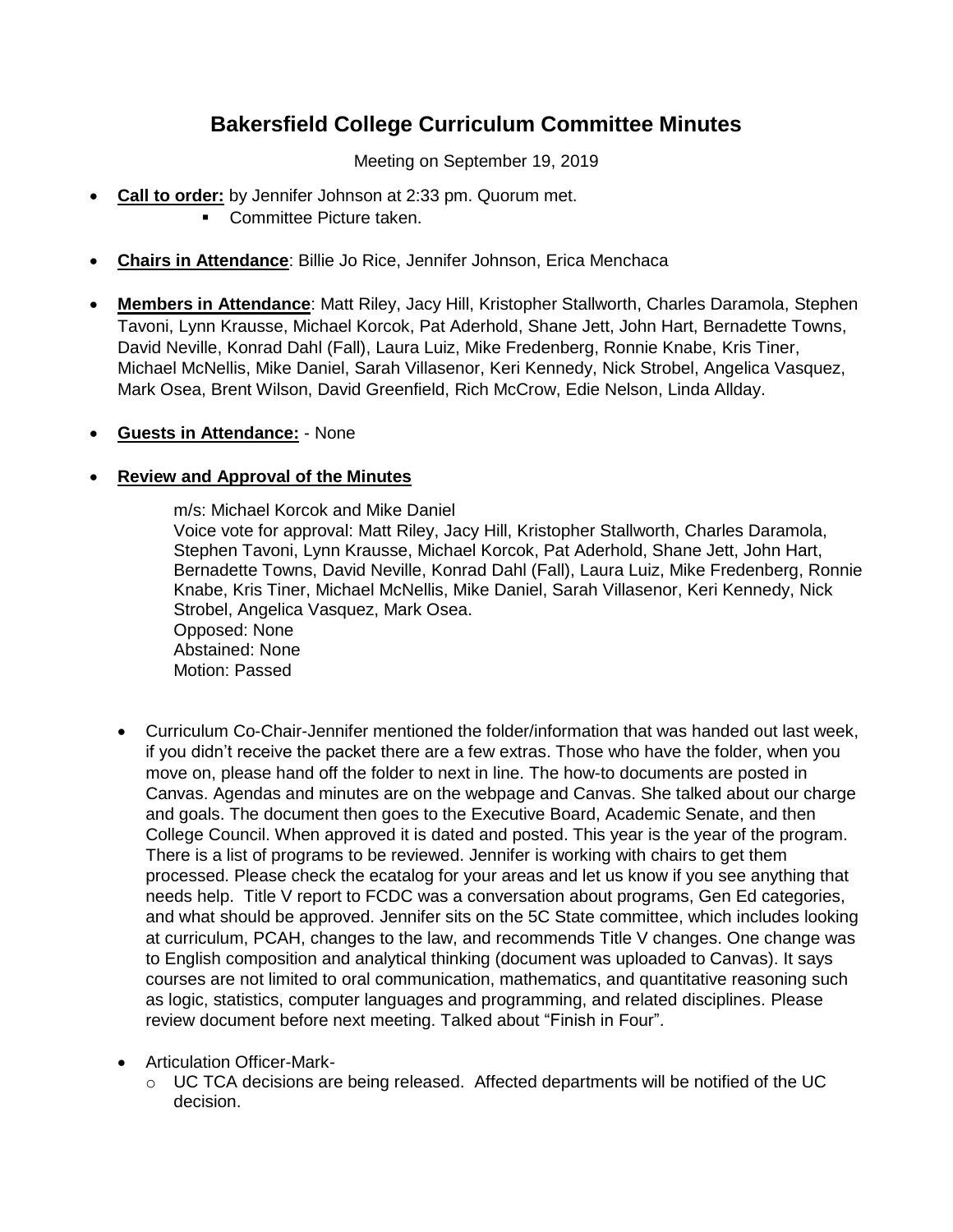- $\circ$  If departments would like to appeal a UC TCA decision, appeals will only be accepted from October 1<sup>st</sup> through October 10<sup>th</sup>.
- o Presented information on what constitutes CSU Transferability and UC Transferability.
- Assessment Co-Chair-Brent- at the last Assessment Committee meeting they reviewed their charge and goals which were sent to eBoard. The committee is trying to norm language in assessment and program review. PLO and SLO assessments were assigned.
- **Opportunities to Address the Committee** 2 minutes per item-none
- **Additions to the Agenda-** None

## **Unfinished Business-**

- $\circ$  Content Review (2<sup>nd</sup> read and vote)-updated form and it is now fillable.
	- m/s: Matt Riley and Michael McNellis

Voice vote for approval: Matt Riley, Jacy Hill, Kristopher Stallworth, Charles Daramola, Stephen Tavoni, Lynn Krausse, Michael Korcok, Pat Aderhold, Shane Jett, John Hart, Bernadette Towns, David Neville, Konrad Dahl (Fall), Laura Luiz, Mike Fredenberg, Ronnie Knabe, Kris Tiner, Michael McNellis, Mike Daniel, Sarah Villasenor, Keri Kennedy, Nick Strobel, Angelica Vasquez, Mark Osea.

Opposed: None Abstained: None Motion: Passed

 $\circ$  SLO Mapping Form (2<sup>nd</sup> read and vote)-discussion on multiple programs, Brent said he would attach an example.

> m/s: Lynn Krausse and Pat Aderhold Voice vote for approval: Matt Riley, Jacy Hill, Kristopher Stallworth, Charles Daramola, Stephen Tavoni, Lynn Krausse, Michael Korcok, Pat Aderhold, Shane Jett, John Hart, Bernadette Towns, David Neville, Konrad Dahl (Fall), Laura Luiz, Mike Fredenberg, Ronnie Knabe, Kris Tiner, Michael McNellis, Mike Daniel, Sarah Villasenor, Keri Kennedy, Nick Strobel, Angelica Vasquez, Mark Osea. Opposed: None Abstained: None Motion: Passed

o Committee Charge and Goals (2<sup>nd</sup> read and vote)-

Charge:

m/s: Michael Korcok and Pat Aderhold

Voice vote for approval: Matt Riley, Jacy Hill, Kristopher Stallworth, Charles Daramola, Stephen Tavoni, Lynn Krausse, Michael Korcok, Pat Aderhold, Shane Jett, John Hart, Bernadette Towns, David Neville, Konrad Dahl (Fall), Laura Luiz, Mike Fredenberg, Ronnie Knabe, Kris Tiner, Michael McNellis, Mike Daniel, Sarah Villasenor, Keri Kennedy, Nick Strobel, Angelica Vasquez, Mark Osea. Opposed: None Abstained: None Motion: Passed

Goals:

m/s: Mike Daniel and Pat Aderhold